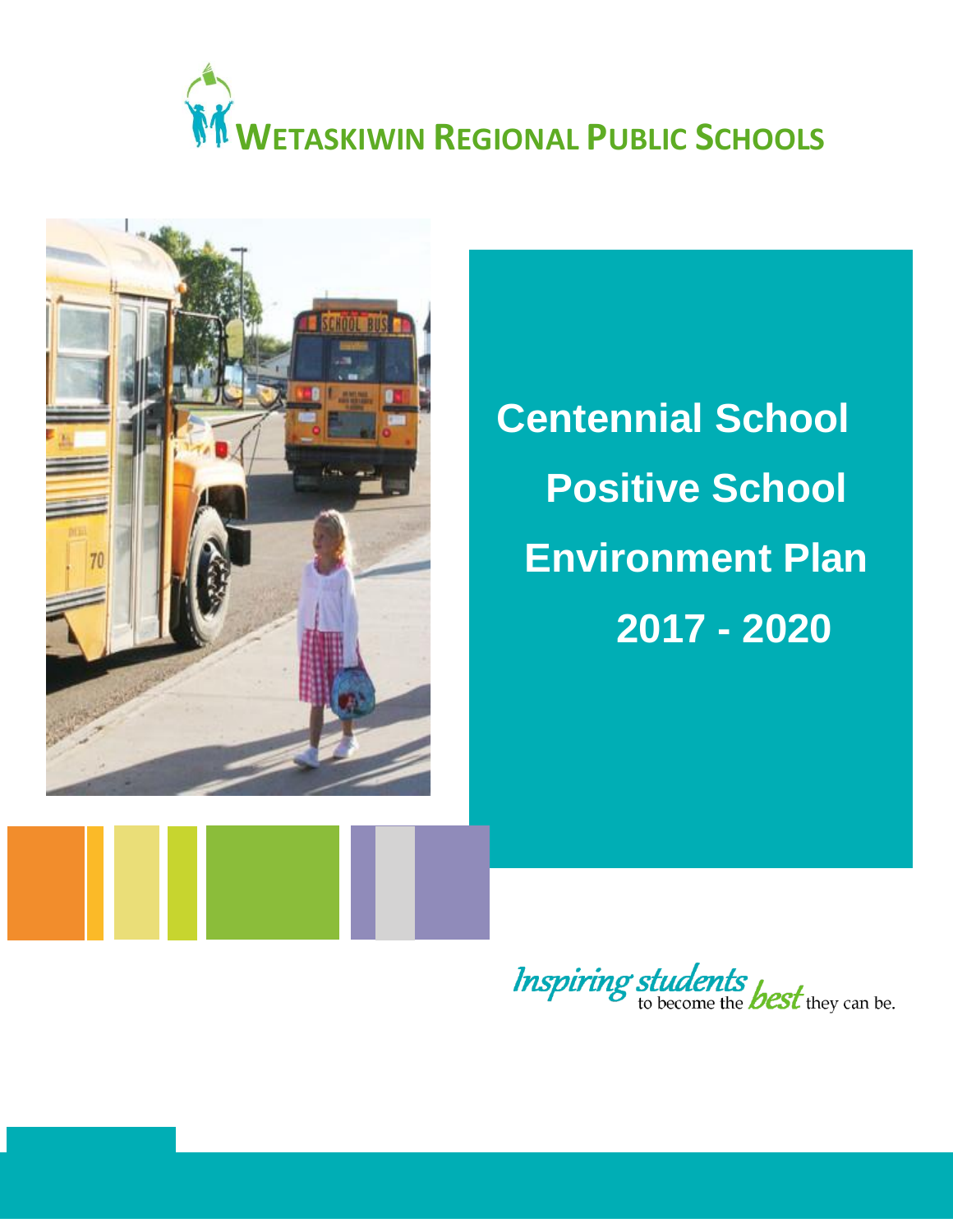

# **WETASKIWIN REGIONAL PUBLIC SCHOOLS**

**POSITIVE SCHOOL ENVIRONMENT AND HEALTHY RELATIONSHIPS**

#### **WRPS Mission Statement:**

"We inspire, sustain and celebrate learning, are open to all students, and focus on service through researchbased instruction so that children and youth discover, develop and act upon their potential"

#### **School Mission / Vision Statement**

Students, parents, staff, and the community, *working together*, to achieve a safe and caring learning environment. We are committed to provide strong technology, fine arts, physical education and academic programs that develop confident, adaptable, skilled, and inquisitive students.

#### **What is a Positive School Environment?**

- 1. The Education Act 33(1)(d) directs that a Board has responsibility to "ensure that each student enrolled in a school … and each staff member... is provided with a welcoming, caring, respectful and safe learning environment that respects diversity and fosters a sense of belonging". (page 37).
- 2. The Alberta School Boards Association defines a safe and secure school culture as "one that is physically, emotionally and psychologically safe, characterized by:
	- caring
	- common values and beliefs
	- respect for democratic values, rights and responsibilities
	- respect for cultural diversity
	- respect for law and order
	- common social expectations
	- clear and consistent behavioural expectations
	- appropriate and positive role modelling by staff and students
	- respect for individual differences
	- effective anger-management strategies
	- community, family, student and staff involvement" (1994, p. 16).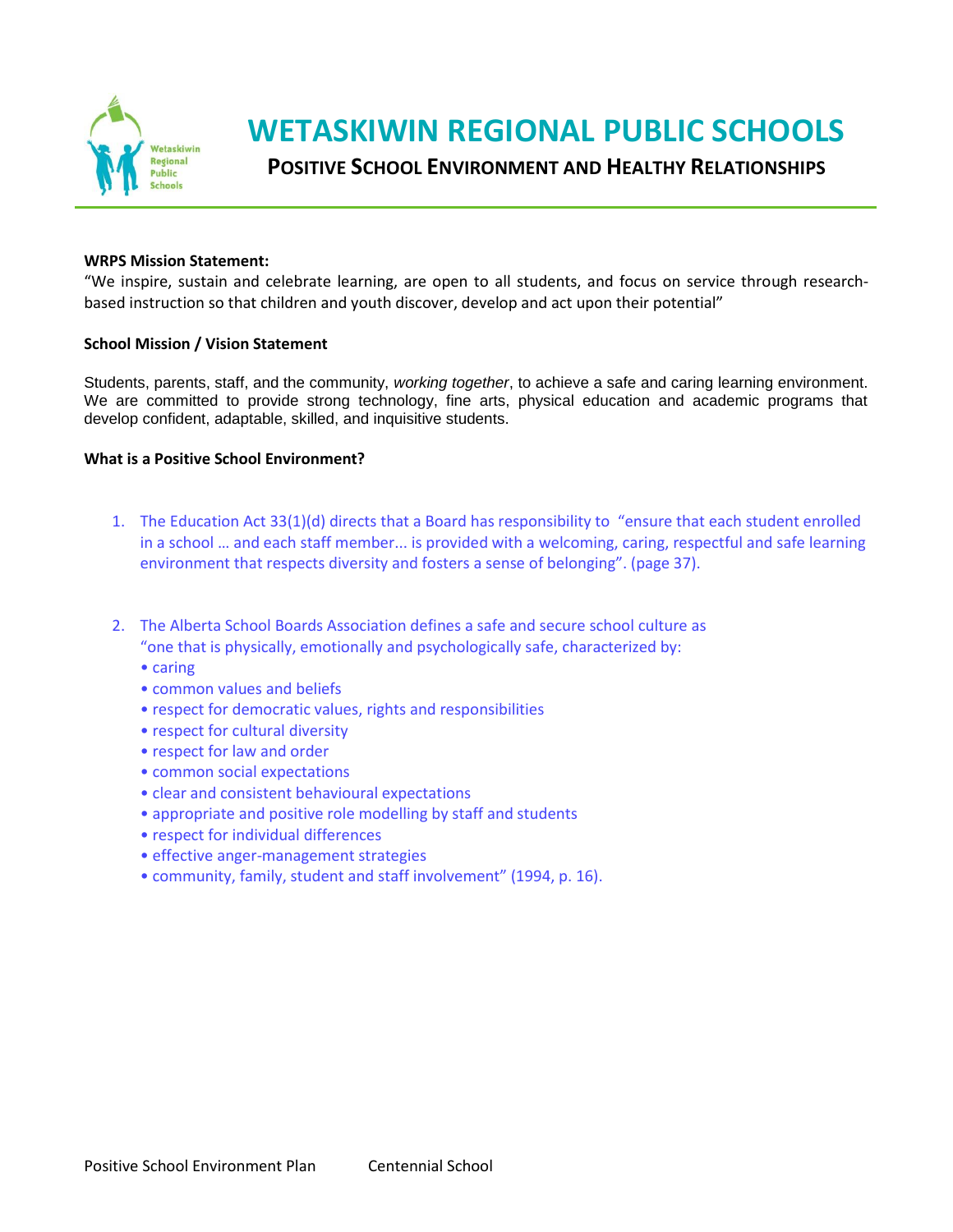Building and maintaining a Positive School Environment is a Collaborative Process: **Roles and Responsibilities**

| <b>Roles</b>                                                    | <b>Responsibilities</b>                                                                                                                                          |  |  |  |  |  |
|-----------------------------------------------------------------|------------------------------------------------------------------------------------------------------------------------------------------------------------------|--|--|--|--|--|
|                                                                 | Through collaboration with the school community holds leadership<br>$\bullet$                                                                                    |  |  |  |  |  |
|                                                                 | responsibility for providing an emotionally safe environment where students                                                                                      |  |  |  |  |  |
|                                                                 | have a sense of Belonging.                                                                                                                                       |  |  |  |  |  |
| School Administrator                                            | Articulates a clear philosophy regarding student code of conduct and discipline<br>$\bullet$<br>in the school                                                    |  |  |  |  |  |
|                                                                 | Brings stakeholders together for visioning, planning and evaluating progress;<br>$\bullet$                                                                       |  |  |  |  |  |
|                                                                 | Manages financial and material resources required to implement programming;<br>$\bullet$                                                                         |  |  |  |  |  |
|                                                                 | Evaluates and reports outcomes to parent community and jurisdiction.                                                                                             |  |  |  |  |  |
|                                                                 | Collaborate with administrators and school teams in helping to explore and locate                                                                                |  |  |  |  |  |
|                                                                 | research based positive school environment programming that suits the unique                                                                                     |  |  |  |  |  |
|                                                                 | school community;                                                                                                                                                |  |  |  |  |  |
|                                                                 | By exploring and identifying needs, gaps and strengths in the school<br>$\bullet$                                                                                |  |  |  |  |  |
|                                                                 | environment;                                                                                                                                                     |  |  |  |  |  |
| <b>Guidance Counsellors and Family</b>                          | By administering and interpreting needs assessments & school culture surveys<br>$\bullet$                                                                        |  |  |  |  |  |
| School Liaisons (FSLs) & FNMI Staff                             | consultation/collaboration support to LST Team and teachers;<br>$\bullet$                                                                                        |  |  |  |  |  |
|                                                                 | liaising with community partners and organizations;<br>$\bullet$                                                                                                 |  |  |  |  |  |
|                                                                 | Helping to activate student and parent voice in the assessment,<br>$\bullet$                                                                                     |  |  |  |  |  |
|                                                                 | implementation and evaluation stages of Positive School Environment                                                                                              |  |  |  |  |  |
|                                                                 | programming.                                                                                                                                                     |  |  |  |  |  |
|                                                                 | Developing relationships with parents and community<br>٠                                                                                                         |  |  |  |  |  |
|                                                                 | Work collaboratively to develop, document, implement and monitor<br>$\bullet$<br>interventions for students identified with emotional/behavioral needs in Tier 2 |  |  |  |  |  |
| Learning Support Teachers (LSTs)                                | and $3.$                                                                                                                                                         |  |  |  |  |  |
|                                                                 | Consultation/collaboration support for students with complex needs<br>$\bullet$                                                                                  |  |  |  |  |  |
|                                                                 | Liaise with school division student support personnel<br>$\bullet$                                                                                               |  |  |  |  |  |
|                                                                 | Supporting Students Tier 2 & 3<br>$\bullet$                                                                                                                      |  |  |  |  |  |
| Learning Assistant Teacher (LAT)                                | $\bullet$                                                                                                                                                        |  |  |  |  |  |
|                                                                 | Collaborate with administrators and school teams in implementation and<br>$\bullet$                                                                              |  |  |  |  |  |
|                                                                 | evaluation of Positive School Environment programming.                                                                                                           |  |  |  |  |  |
|                                                                 | Ensure a positive classroom environment where students feel emotionally safe,<br>$\bullet$                                                                       |  |  |  |  |  |
| <b>Classroom Teachers</b>                                       | respected and a sense of Belonging.                                                                                                                              |  |  |  |  |  |
|                                                                 | Identify to the Learning Support Team those students who are not successful<br>$\bullet$                                                                         |  |  |  |  |  |
|                                                                 | with tier one interventions alone.                                                                                                                               |  |  |  |  |  |
|                                                                 | Shares knowledge, expertise, skills and linkages to Comprehensive School<br>$\bullet$                                                                            |  |  |  |  |  |
|                                                                 | Health and Health curriculum relating to staff and students'                                                                                                     |  |  |  |  |  |
| <b>Wellness Leaders</b>                                         | social/emotional/developmental needs, Healthy Relationships and Career                                                                                           |  |  |  |  |  |
|                                                                 | Explorations.                                                                                                                                                    |  |  |  |  |  |
|                                                                 | <b>SCHEP Representative</b><br>$\bullet$                                                                                                                         |  |  |  |  |  |
|                                                                 | Work with students and staff.<br>$\bullet$                                                                                                                       |  |  |  |  |  |
| <b>Mental Health Capacity Staff</b>                             | Program Implementation: Zones of Regulation; Go Zen; Flexible Me;<br>$\bullet$                                                                                   |  |  |  |  |  |
|                                                                 | Working with pods of students based on identified needed supports<br>٠                                                                                           |  |  |  |  |  |
|                                                                 | Develop capacity with teachers: coaching, supporting, sharing ideas, modeling<br>$\bullet$                                                                       |  |  |  |  |  |
| <b>Teacher Assistants</b>                                       | Support and reinforce school wide and classroom behavioral expectations;<br>$\bullet$                                                                            |  |  |  |  |  |
|                                                                 | Support individual students according to their Individualized program Plan (IPP).<br>$\bullet$                                                                   |  |  |  |  |  |
| <b>SAFFRON Centre</b>                                           | Internet Safety & Relationship<br>$\bullet$                                                                                                                      |  |  |  |  |  |
|                                                                 | Programs for students / schools<br>$\bullet$                                                                                                                     |  |  |  |  |  |
| Centre for Suicide Education &<br>Information / Alberta Suicide | Targeting K-8 students with presentations<br>$\bullet$                                                                                                           |  |  |  |  |  |
| Awareness                                                       |                                                                                                                                                                  |  |  |  |  |  |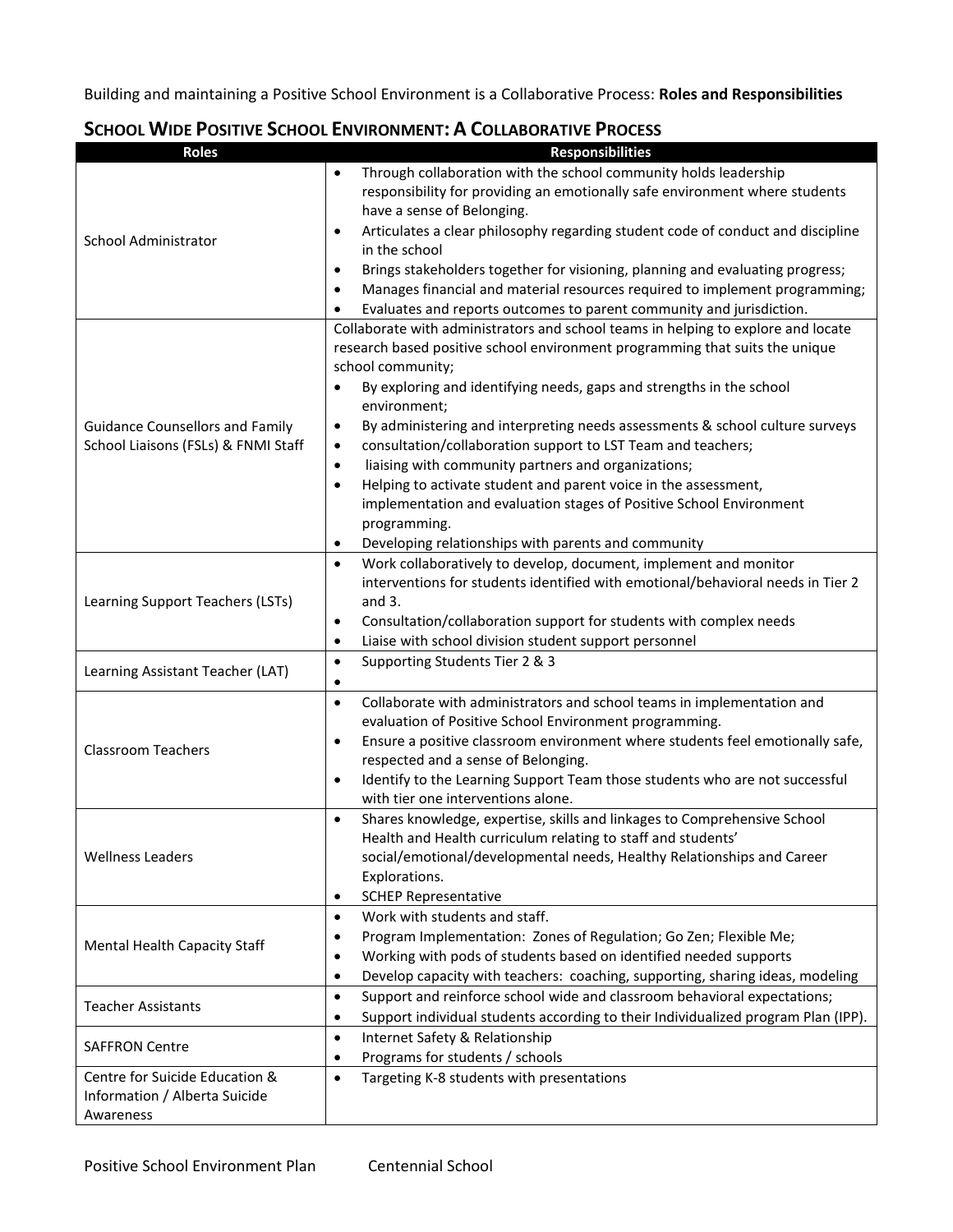| Alberta Health Services - Sexual<br><b>Health Nurse</b> | Supporting health programs<br>$\bullet$                                                    |  |  |  |  |
|---------------------------------------------------------|--------------------------------------------------------------------------------------------|--|--|--|--|
|                                                         | Providing students and staff information<br>$\bullet$                                      |  |  |  |  |
|                                                         | LGBTQ supports<br>$\bullet$                                                                |  |  |  |  |
|                                                         | Supporting schools and students<br>$\bullet$                                               |  |  |  |  |
| <b>RCMP School Liaison</b>                              | Education programs: DARE; Cyber-Bullying; Drug & Gang Awareness                            |  |  |  |  |
|                                                         | Admin Support                                                                              |  |  |  |  |
|                                                         | <b>VITRA Support and Participation</b><br>$\bullet$                                        |  |  |  |  |
|                                                         | Provide insights into the social/emotional/developmental needs of the student<br>$\bullet$ |  |  |  |  |
| Parents                                                 | body                                                                                       |  |  |  |  |
|                                                         | Collaborate with school staff to achieve a Positive School environment<br>$\bullet$        |  |  |  |  |
|                                                         | Through collaboration with school administration, staff and parents, holds<br>$\bullet$    |  |  |  |  |
|                                                         | leadership responsibility for ensuring emotionally safe environments where                 |  |  |  |  |
| Director of Support Services                            | students have a sense of Belonging.                                                        |  |  |  |  |
|                                                         | Brings stakeholders together for visioning, planning and evaluating progress;<br>$\bullet$ |  |  |  |  |
|                                                         | Reports outcomes to jurisdiction and province.<br>٠                                        |  |  |  |  |
|                                                         | Provision of Emergency clothing<br>$\bullet$                                               |  |  |  |  |
| School Supporting Students and                          | Provision of supplemental snacks<br>٠                                                      |  |  |  |  |
| <b>Families</b>                                         | Provision of emergency lunches<br>$\bullet$                                                |  |  |  |  |
|                                                         | Supports and resources for families: targeted food hampers, etc.                           |  |  |  |  |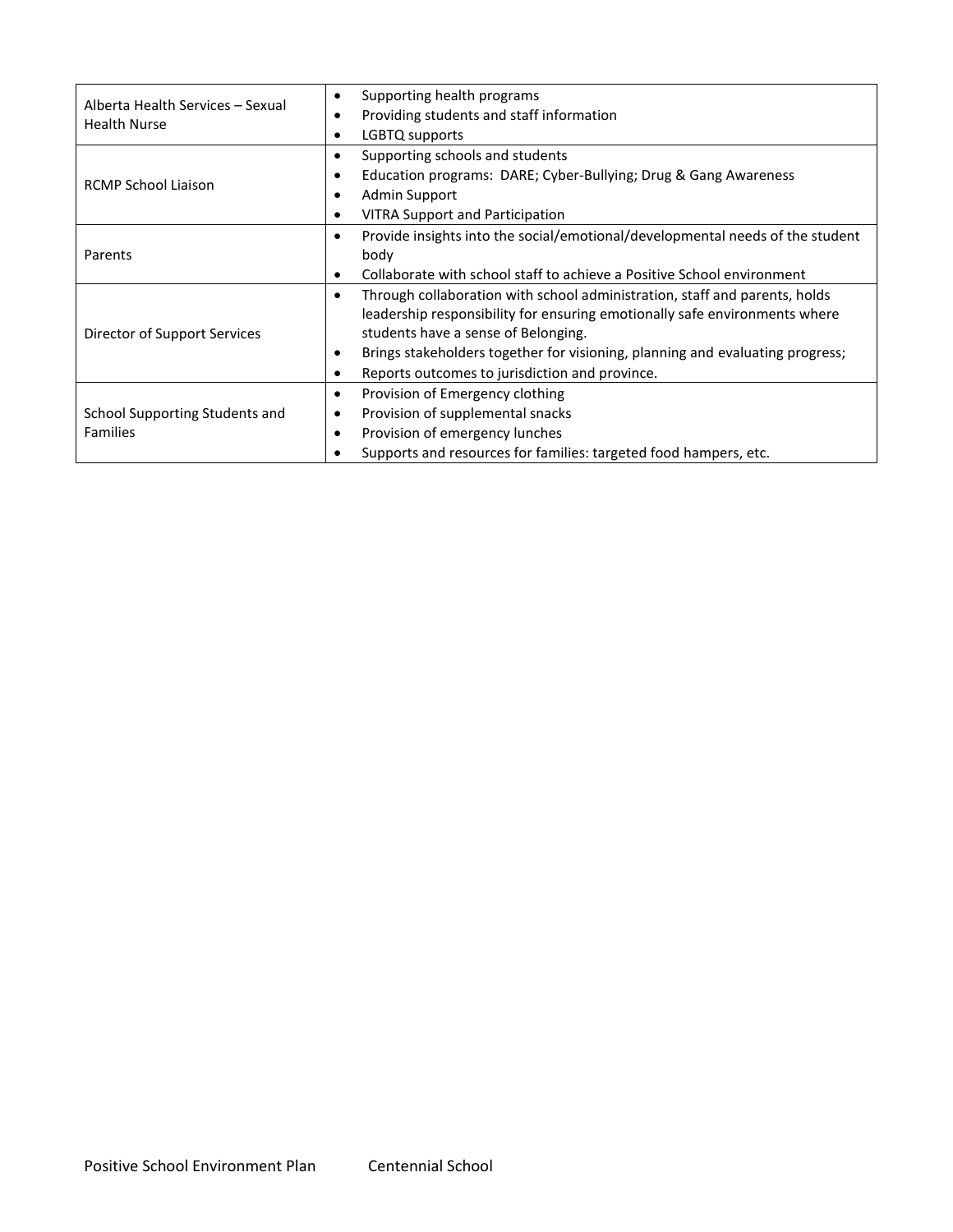#### **Tier 1 Triangle: Universal Supports that Benefit All Students**

#### **Tier 1**

Ensure a welcoming, caring, respectful, inclusive and safe learning school-wide environment; that respects diversity and fosters a sense of belonging. Ensure a positive school-wide behavior approach by promoting empathy, caring, respect & kindness. Ensure consistent, positive, pro-active, caring classroom management. Promote good Citizenship. School goals & strategies are data informed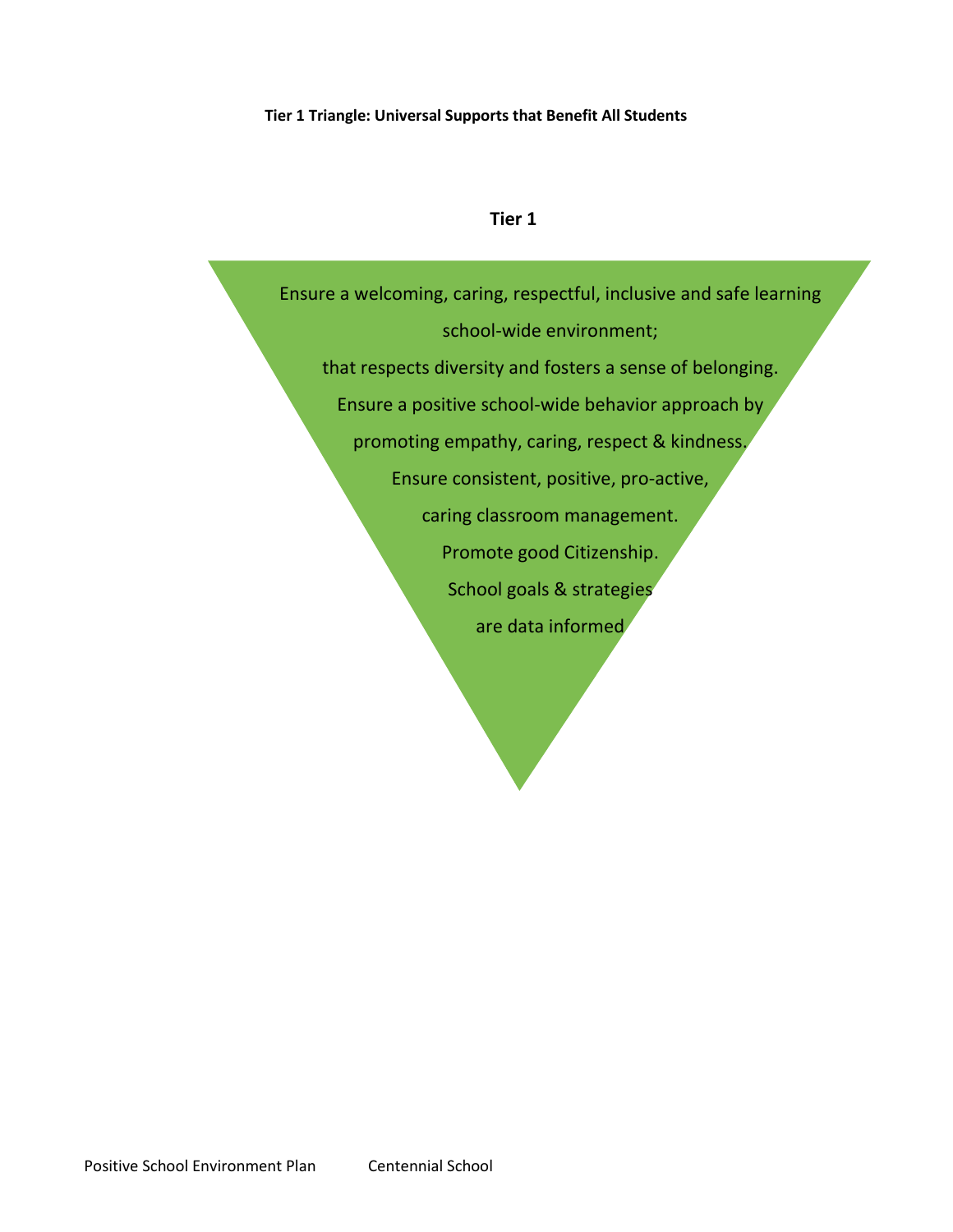TIER 1: Ensuring a School Wide Positive School Environment

#### **Expected Outcomes in a Positive School Environment**

- $\checkmark$  Students and Staff feel a welcoming positive environment at Centennial School
- $\checkmark$  Students and Staff feel a sense of belonging at Centennial School a friendly, safe & respectful atmosphere permeates
- $\checkmark$  Student basic social, emotional, physical, and intellectual needs are met and they are able to learn
- $\checkmark$  An environment of mutual respect and cooperation exists among all Centennial School stakeholders: Students, Staff, Parents and Community
- $\checkmark$  Students want to be at School, thus attendance rates continue to increase

#### **Examples:**

- Students are motivated to be at school because they have positive and healthy relationships in their school.
- Students are motivated to be at school because their academic and emotional needs are understood and appropriately supported.

#### **Rational for targeting these outcomes:**

- □ The Safe and Caring Schools research and the Martin Brokenleg Model of creating a sense of belonging clearly make a strong case that by meeting students' basic needs, students will achieve greater academic success.
- $\Box$  School survey data (Accountability Pillar and Our School) indicate public interest and support for safe and caring and character education / virtues project initiatives, as these help provide basic supports to enable effective learning.
- $\Box$  Research indicates that students in communities with major poverty and low socio-economic status, inner-city environments, perform better when basic needs are met and they are in a welcoming, supportive environment.
- $\Box$  Attendance has been an issue for a significant percentage of students during the last decade. We are striving to improve attendance rates.
- $\Box$  We see community trends in Wetaskiwin indicating greater concern about gang activity, drug use and bullying in general. Being aware of the larger urban community issues and concerns, we want to monitor and guard against problems emerging at our school level.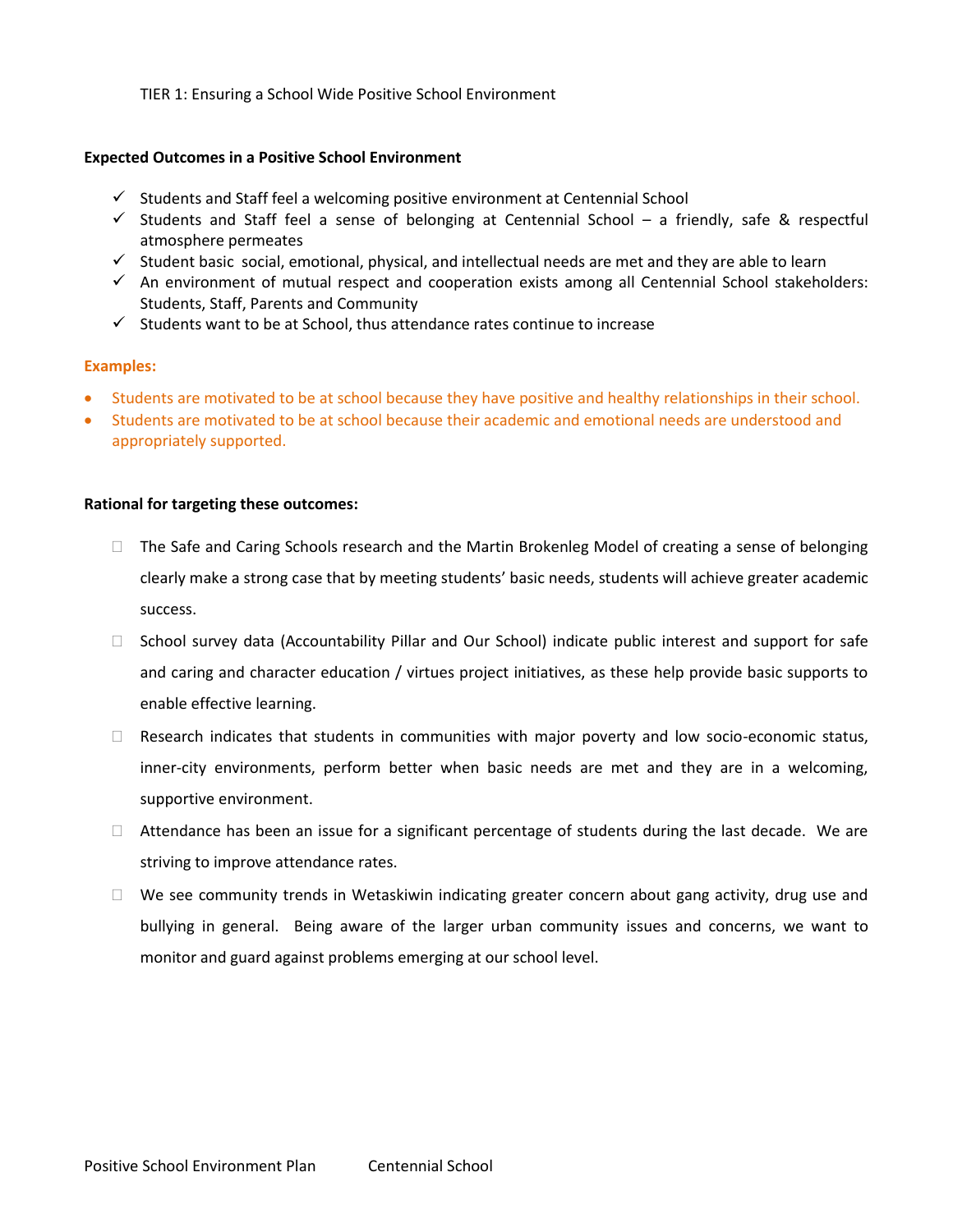#### **School Behavior Philosophy**

#### *"Let us put our hearts and our minds together and see what good we can do for our children" - Chief Sitting Bull*

Respecting oneself, respecting others, and respecting our property and surroundings are central to our expectations of our students. Our behavior expectations policies will be reinforced with Character Education & Virtues Project initiatives throughout the school year as we target good citizenship themes on a monthly basis. We also support positive behaviors through our school-wide mindfulness initiative in all classrooms. We encourage respect and kindness and promote empathy school-wide.

#### **Behaviors Requiring Disciplinary Action:**

#### **There will be Zero Tolerance\* for:**

- Threatening the safety and security of others / Assault / Abusive language / Vandalism / Drugs / Theft / Willful and/or open disobedience / Inappropriate dress / Bullying\*
	- \* Bullying is defined as repeated negative actions that target a child over time.

Zero Tolerance refers to Policy 827.0000 of the Wetaskiwin Regional Public Schools **Policy Handbook, and states:**

- a. In Wetaskiwin regional Public Schools, "zero tolerance" shall mean that all student misbehaviors and disciplinary issues are challenged, managed, and dealt with. There is a "zero tolerance" for ignoring or avoiding student misbehavior or disciplinary issues.
- b. All inappropriate behaviors are dealt with appropriately, based on the merits of each individual case, with provision for varying consequences depending on the nature of the problem and the people involved.
- c. Common sense, discretion, and prudent professional judgment must be exercised in determining the appropriate consequence for each situation.
- d. Foresight, vigilance, and pro-active early interventions are employed in order to limit or preclude the advent or escalation of disciplinary issues.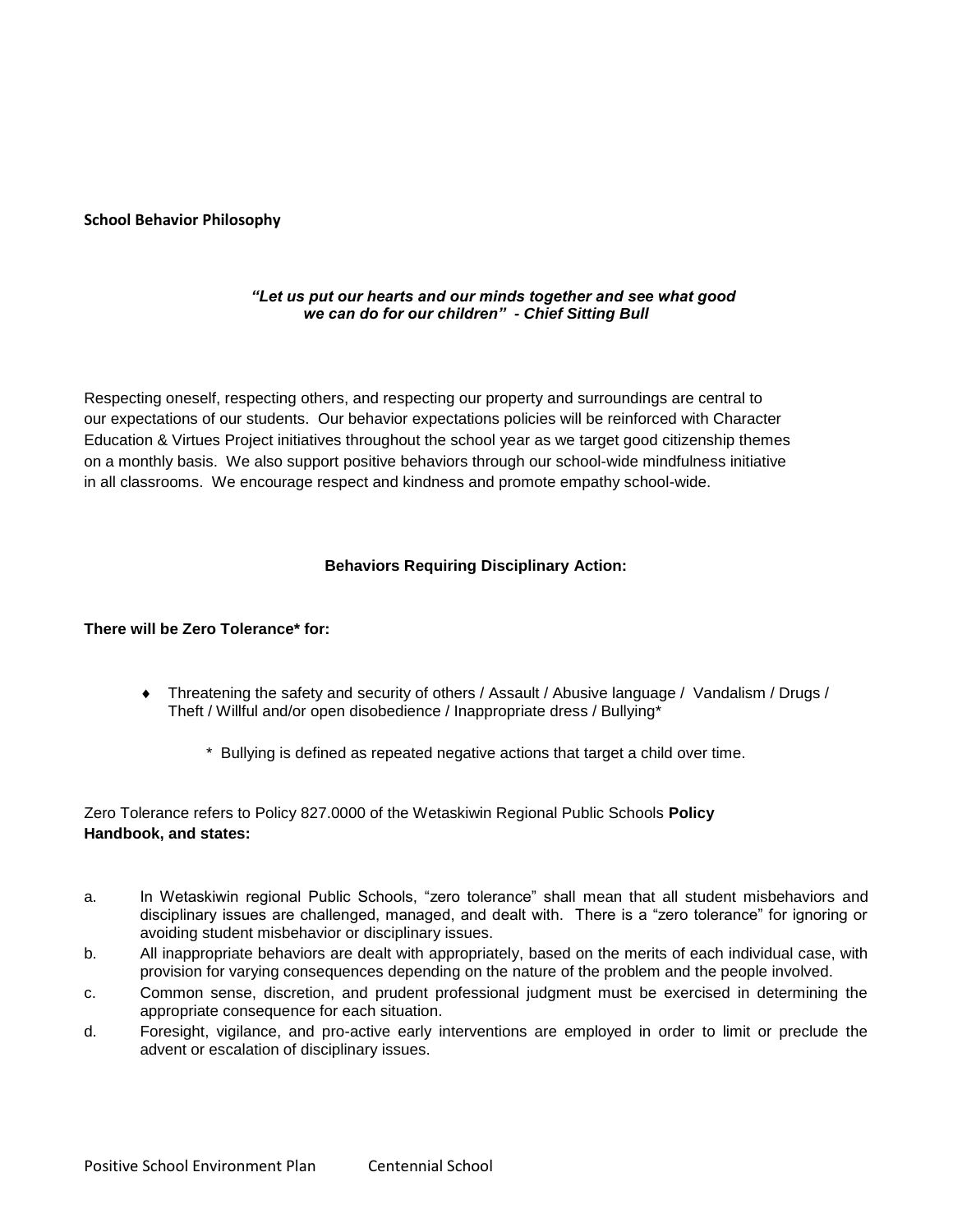## **STUDENT RESPONSIBILITIES**

#### **A. WE WILL DO OUR SCHOOL WORK**

- 1. We will follow instructions and directions.
- 2. We will do our work neatly.
- 3. We will do our assignments on time.
- 4. We will be on time.
- 5. We will be prepared for class.
- 6. We will be ready to listen and work.
- 7. We will work hard and try to do our best.

#### **B. WE WILL RESPECT EVERYONE**

- 1. We will use kind and polite words when we speak to others.
- 2. We will listen to and obey all school staff.
- 3. We will take turns. We will talk when it is our turn to talk.
- 4. We will be good listeners.
- 5. We will respect that others are here to learn also.
- 6. We will play fair.
- 7. We, older students, will set a good example for younger students.

#### **C. WE WILL RESPECT THE SAFETY & LEARNING OF ALL**

- 1. We will be fair and play safe.
- 2. We will get along with others.
- 3. We will stay on the school grounds.
- 4. We will walk throughout the school.
- 5. We will respect the learning of others.
- 6. We will work and listen quietly at our desks.

#### **D. WE WILL TREAT THE SCHOOL, AND THE PROPERTY OF OTHERS WITH RESPECT**

- 1. We will keep our school, and the school grounds tidy.
- 2. We will not touch what belongs to others, unless they give permission.
- 3. We will clean up after ourselves.
- 4. We will put things back where we found them.
- 5. We will take care of all school property and equipment.
- 6. We will help to make school a pleasant place.
- 7. We will use school materials and equipment in the proper intended way.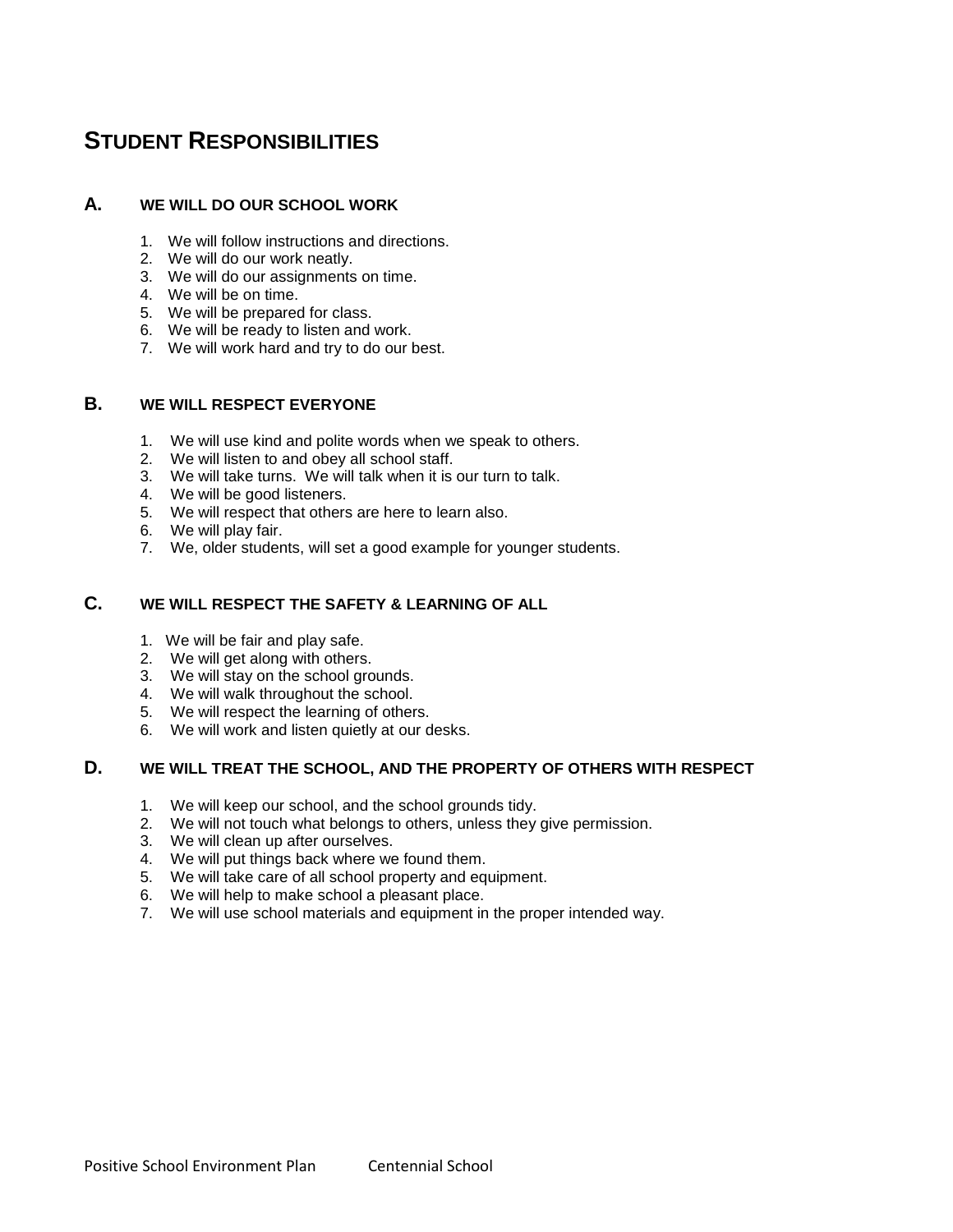#### **OUTCOME #1**

| <b>Outcome</b>                                                                                                  | <b>Target</b><br>Group                                     | <b>Strategies</b>                                                                                                                                                                                                                                                                              | Who will Take the Lead?                                                 | <b>Timelines</b> | <b>Evaluation</b>                                                               |
|-----------------------------------------------------------------------------------------------------------------|------------------------------------------------------------|------------------------------------------------------------------------------------------------------------------------------------------------------------------------------------------------------------------------------------------------------------------------------------------------|-------------------------------------------------------------------------|------------------|---------------------------------------------------------------------------------|
| <b>Students</b><br>and<br>Staff<br>feel<br>a<br>welcoming<br>positive<br>environment at<br>Centennial<br>School | <b>ALL</b><br>Students,<br>Parents,<br>Staff,<br>Community | Visitors are greeted by staff $\&$  <br>students<br><b>School Ambassadors</b><br>✓<br>visual<br>displays<br>Appealing<br>showcasing students<br>displays<br>Cultural<br>provide<br>to<br>multicultural awareness<br>Matting<br>Positive<br>Welcome<br>$\overline{\phantom{a}}$<br>✓<br>Message | All Staff - This is an<br>expectation of all that<br>work at Centennial | Continuous       | Feedback<br>from<br>Survey results<br>Anecdotal<br>from<br>comments<br>students |
|                                                                                                                 |                                                            |                                                                                                                                                                                                                                                                                                |                                                                         |                  |                                                                                 |

#### **OUTCOME #2**

| <b>Outcome</b>            | <b>Target</b><br>Group | <b>Strategies</b> |             |                                   |                     | Who will Take the Lead?      | <b>Timelines</b> | <b>Evaluation</b> |
|---------------------------|------------------------|-------------------|-------------|-----------------------------------|---------------------|------------------------------|------------------|-------------------|
| Students and Staff feel a | <b>ALL</b>             | $\checkmark$      | Safe        | &<br>Caring                       | Message             | ALL Staff are expected to    | Ongoing          | from<br>Feedback  |
| sense of belonging at     |                        |                   |             | "Kindness" theme through-out      |                     | contribute                   |                  | survey results    |
| Centennial School - a     | Students &             |                   |             | Centennial offers a rich menu of  |                     |                              |                  |                   |
| &<br>friendly,<br>safe    | Staff<br>&             |                   |             | student programs: Use of Sharing  |                     | Some programs are led by     |                  | Parent comments   |
| respectful<br>atmosphere  | School                 |                   | &           | Talking Circles, Cultural         |                     | <b>School Assembly Team</b>  |                  | during PTI        |
| permeates                 | <b>Families</b>        |                   | Engagement: |                                   | Beading,            |                              |                  |                   |
|                           |                        |                   |             | Drumming, Dance, Arts & Crafts,   |                     | FSLW and FNMI Workers        |                  |                   |
|                           |                        |                   | Sports:     |                                   | Intramural & After- | teach or<br>lead<br>with     |                  |                   |
|                           |                        |                   | School      |                                   |                     | Supporting programs          |                  |                   |
|                           |                        |                   | Communicate | clear                             | student             |                              |                  |                   |
|                           |                        |                   |             | expectations & responsibilities.  |                     | We also involve outside      |                  |                   |
|                           |                        |                   |             | This is provided as a Student     |                     | agencies and Elders to       |                  |                   |
|                           |                        |                   |             | Agenda Insert each year & classes |                     | talk<br>present<br>and<br>to |                  |                   |
|                           |                        |                   |             | review it throughout the year     |                     | students                     |                  |                   |
|                           |                        |                   |             |                                   |                     |                              |                  |                   |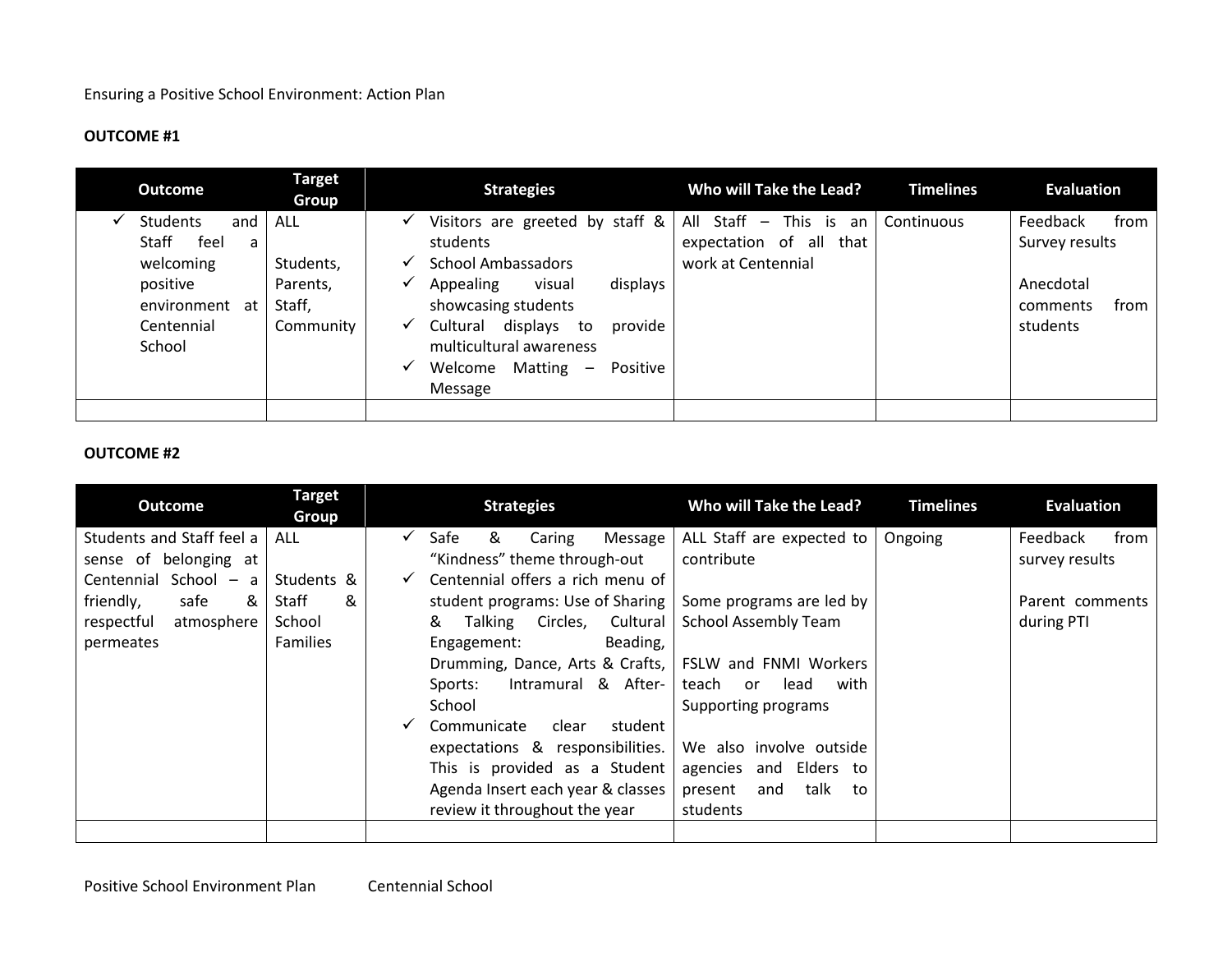| Student<br>basic  | All students |              | Students are supported verbally       | All Staff                   | Ongoing               | from<br>Feedback |
|-------------------|--------------|--------------|---------------------------------------|-----------------------------|-----------------------|------------------|
| social,           |              |              | with encouragement, guidance,         |                             |                       | survey results   |
| emotional,        |              |              | problem-solving,<br>and<br>given      | Specific programs are led   | <b>Annual Updates</b> |                  |
| physical,<br>and  |              |              | leadership opportunities              | by FSLW                     |                       | Parent comments  |
| intellectual      |              | ✓            | Students have multiple emotional      |                             |                       | during PTI       |
| needs are met     |              |              | supports: one on one with FSLW,       | Specific programs are led   |                       |                  |
| allowing          |              |              | <b>Talking</b><br>Groups,<br>Circles, | by FNMI Worker              |                       |                  |
| students<br>to    |              |              | Community Agency supports are         |                             |                       |                  |
| better be able to |              |              | bridged via FSLW, Cultural            | Specific<br>programs<br>are |                       |                  |
| learn             |              |              | supports are bridged with FNMI        | delivered<br>by<br>various  |                       |                  |
|                   |              |              | worker.                               | community<br>agencies:      |                       |                  |
|                   |              | $\checkmark$ | Intellectually we are meeting         | Hope Mission, etc.          |                       |                  |
|                   |              |              | student needs by employing a RTI      |                             |                       |                  |
|                   |              |              | model - identifying student levels    |                             |                       |                  |
|                   |              |              | and supporting them with IPP's,       |                             |                       |                  |
|                   |              |              | small group support, literacy         |                             |                       |                  |
|                   |              |              | support and various targetted         |                             |                       |                  |
|                   |              |              | and universal supports.               |                             |                       |                  |
|                   |              |              | Students are supported<br>with        |                             |                       |                  |
|                   |              |              | opportunities<br>physical<br>and      |                             |                       |                  |
|                   |              |              | supporting programs: noon hour        |                             |                       |                  |
|                   |              |              | physical activity via intramurals,    |                             |                       |                  |
|                   |              |              | after-school physical activity -      |                             |                       |                  |
|                   |              |              | soccer and family gym nights, etc.    |                             |                       |                  |
|                   |              | ✓            | Students also benefit from food       |                             |                       |                  |
|                   |              |              | and snack items donated by the        |                             |                       |                  |
|                   |              |              | school<br>and<br>community            |                             |                       |                  |
|                   |              |              | organizations like Hope Mission.      |                             |                       |                  |
|                   |              | ✓            | Implementation of Breakfast           | Led by FSLW and EA          | Breakfast every       | Tracking<br>of   |
|                   |              |              | Program throughout the school         | Support                     | morning               | numbers by FSLW  |
|                   |              |              | year                                  |                             |                       |                  |
|                   |              |              |                                       | Funding by local business   |                       |                  |
|                   |              |              | Provision of nutritional snacks;      | and private donors and      |                       |                  |
|                   |              |              | emergency lunches, and clothing       | health grants.              |                       |                  |
|                   |              |              | for students in need                  |                             |                       |                  |
|                   |              |              |                                       |                             |                       |                  |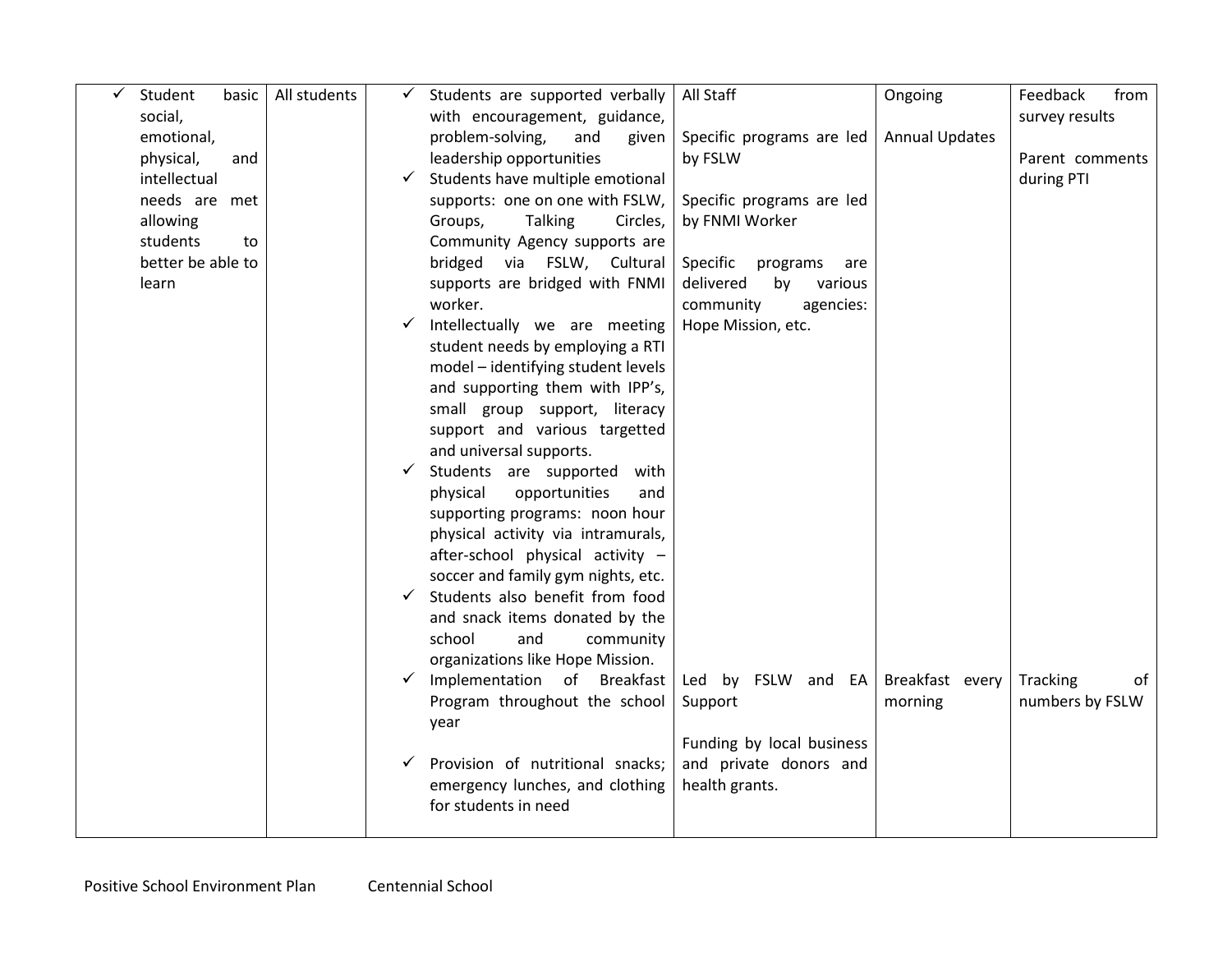| Christmas hampers for 20-30<br>families            |
|----------------------------------------------------|
| <b>Food Backpacks for families</b><br>$\checkmark$ |
| Provision of snacks for bus<br>✓<br>students       |

#### **OUTCOME #3**

| <b>Outcome</b>                                                                                                                                                                  | <b>Target</b><br>Group | <b>Strategies</b>                                                                                                                                                                                                                                                                                                                                                                                                                                                                                                                               | Who will Take the Lead?                         | <b>Timelines</b> | <b>Evaluation</b>    |
|---------------------------------------------------------------------------------------------------------------------------------------------------------------------------------|------------------------|-------------------------------------------------------------------------------------------------------------------------------------------------------------------------------------------------------------------------------------------------------------------------------------------------------------------------------------------------------------------------------------------------------------------------------------------------------------------------------------------------------------------------------------------------|-------------------------------------------------|------------------|----------------------|
|                                                                                                                                                                                 |                        |                                                                                                                                                                                                                                                                                                                                                                                                                                                                                                                                                 |                                                 |                  |                      |
| An environment<br>of<br>mutual<br>respect<br>and<br>cooperation<br>exists among all<br>Centennial<br>School<br>stakeholders:<br>Students, Staff,<br>Parents<br>and<br>Community | ALL                    | Opportunities for students to<br>have a part in decision making<br>Opportunities for parents to have<br>a role in school based decision<br>making<br>Opportunities for Staff Input and<br>decision making<br>Opportunities<br>for<br>Student<br>leadership<br>Provision of supports and links of<br>$\checkmark$<br>for parents<br>resources<br>and<br>families<br>Staff supports are provided $-$ to<br>$\checkmark$<br>help with contacting parents, and<br>dealing with physical, emotional<br>and social needs of students and<br>families. | All Staff have various roles<br>and expectation | Ongoing          | <b>Annual Review</b> |
|                                                                                                                                                                                 |                        |                                                                                                                                                                                                                                                                                                                                                                                                                                                                                                                                                 |                                                 |                  |                      |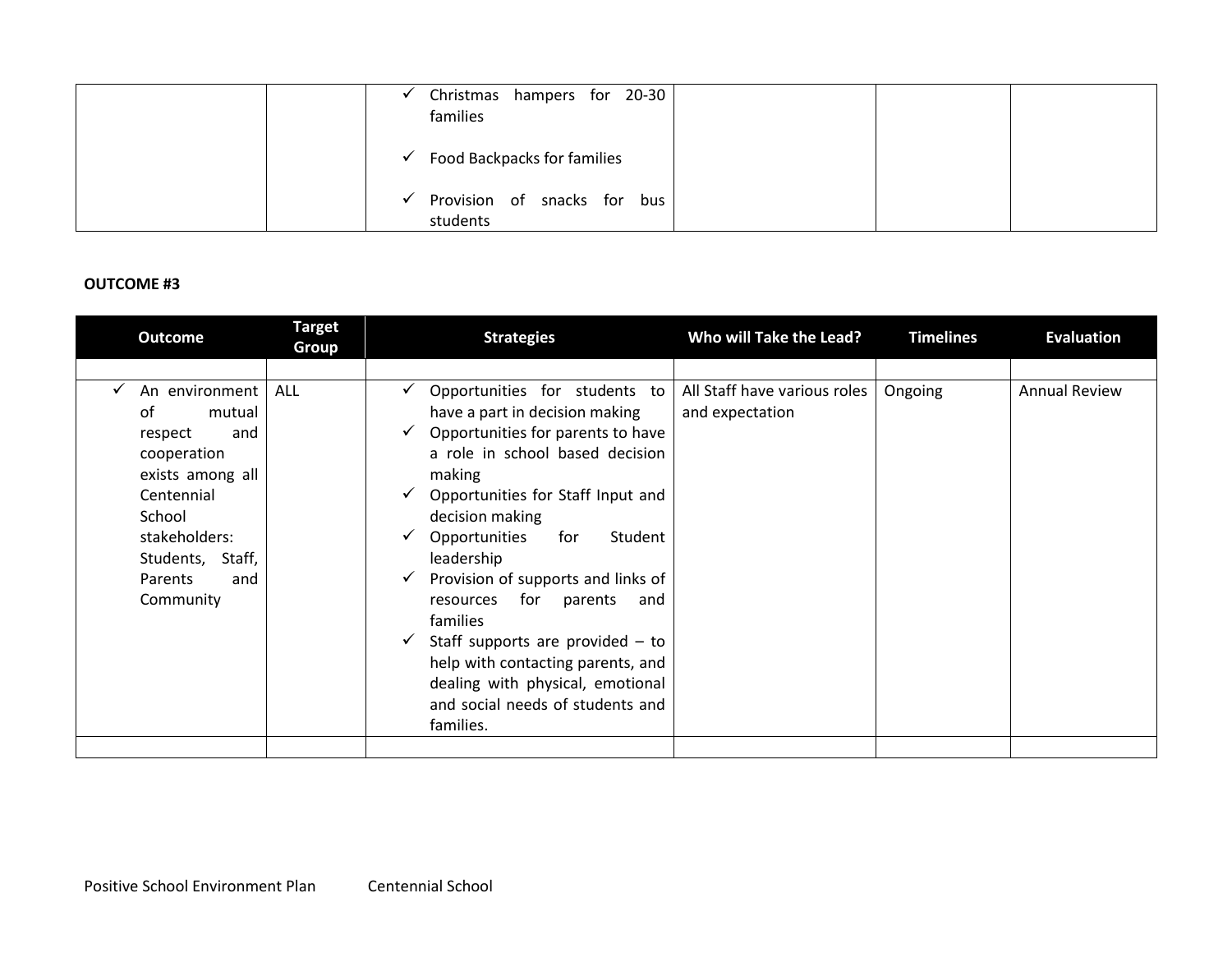#### **TIER 2 TARGETED OR TIER 3 SPECIALIZED INTERVENTIONS**

#### **When do we move to Tier 2 Targeted Interventions?**

When Tier 1 School Wide Positive School Environment supports have been insufficient to support a student's social/emotional needs and/or success, moving to Tier 2 interventions is indicated

#### **How does a student access Tier 2 intervention?**

Typically the referring teacher will complete a quick checklist to communicate strengths, issue, concerns, and reason for referral.

Checklists to gather good information about the students' strengths, interests and needs as well as parents' desire for involvement are located in the *[Building on Success: helping students make transitions from year to](http://education.alberta.ca/media/352661/build.pdf)  [year](http://education.alberta.ca/media/352661/build.pdf)* document from Alberta Education.

Weekly LST Meetings – FSLW, FNMI, LST, Principal, VP, LAT

#### **What do Tier 2 Targeted interventions look like?**

Services for students in Tier 2 are typically provided by the Guidance Counsellor and/or Family School Liaison (FSL)

Depending upon the age of the student, Counsellors and/or FSLs will consider completing an initial interview with a parent at the start of the intake process (except when it is not in the best interest of the student).

Counsellors and/or FSLs will provide direct counselling services to students exhibiting emotional and/or behavioral problems.

Supports may be provided through small (research based) groups or one on one interventions. Through goal setting, they will build support plans for individual children, families and/or groups. They will provide crisis intervention support/services to students and families.

The MHCB and/or FSL will work collaboratively with school personnel, community agencies and other professionals to advocate for children's needs, and/or remove barriers that impede learning and/or development.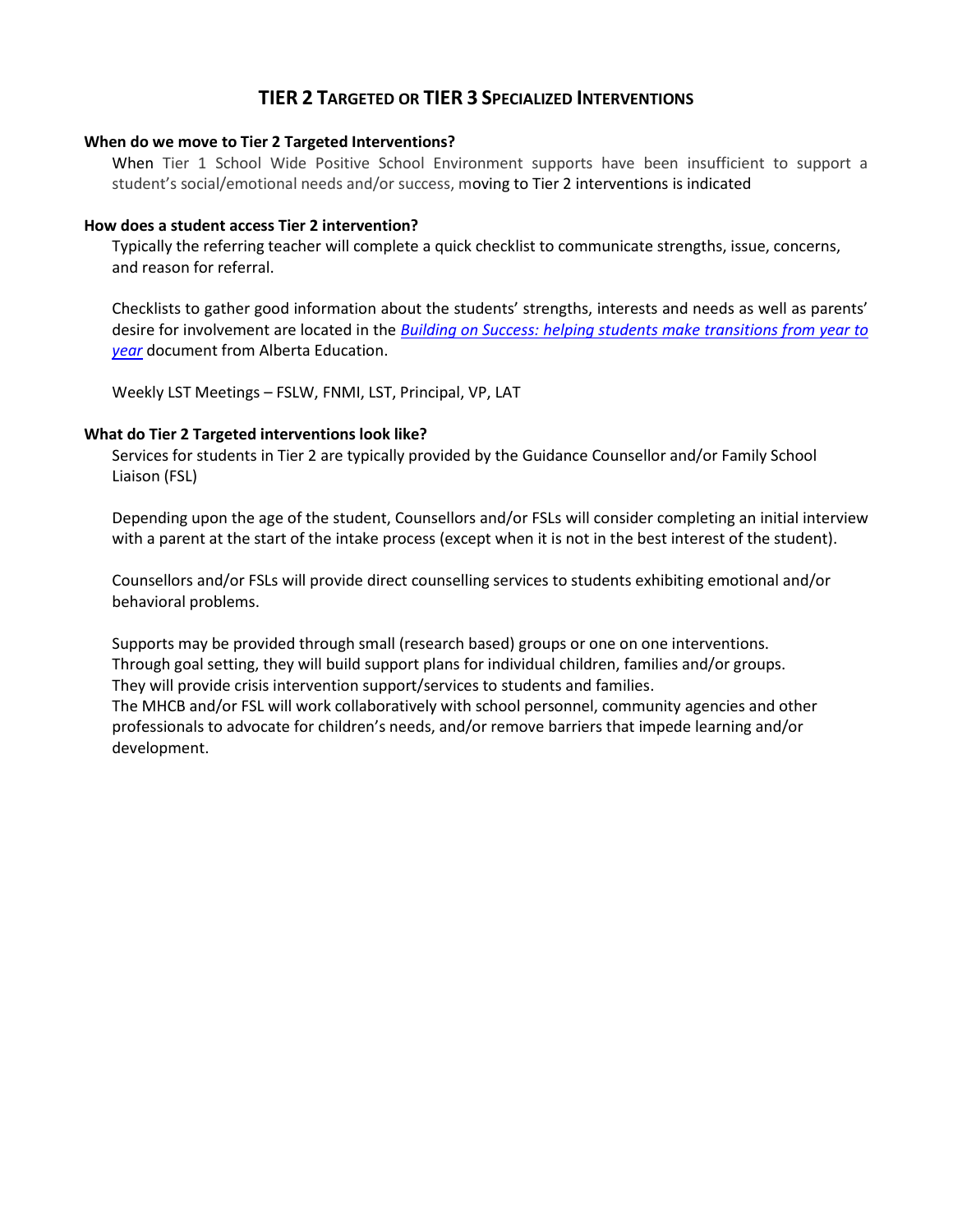## Tier 1

### Tier 2

1 on 1 counselling small group supports classoom wide intervention behaviour support plan referrals to community organization parent contacts

Tier 3